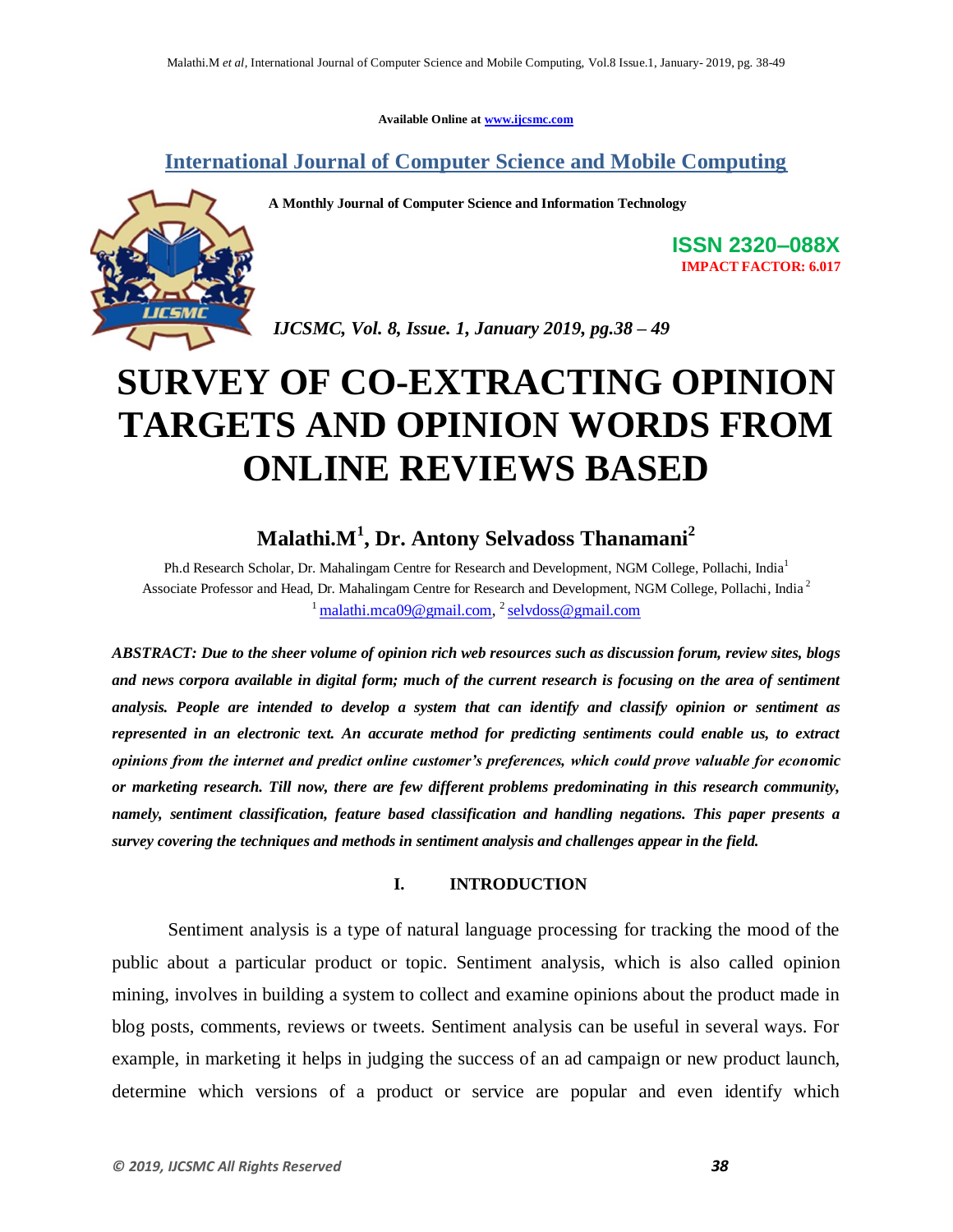demographics like or dislike particular features. There are several challenges in Sentiment analysis. The first is a opinion word that is considered to be positive in one situation may be considered negative in another situation. A second challenge is that people don't always express opinions in a same way. Most traditional text processing relies on the fact that small differences between two pieces of text don't change the meaning very much. In Sentiment analysis, however, "the picture was great" is very different from "the picture was not great". People can be contradictory in their statements. Most reviews will have both positive and negative comments, which is somewhat manageable by analyzing sentences one at a time. However, in the more informal medium like twitter or blogs, the more likely people are to combine different opinions in the same sentence which is easy for a human to understand, but more difficult for a computer to parse. Sometimes even other people have difficulty understanding what someone thought based on a short piece of text because it lacks context. For example, "That movie was as good as its last movie" is entirely dependent on what the person expressing the opinion thought of the previous model. The user"s hunger is on for and dependence upon online advice and recommendations the data reveals is merely one reason behind the emerge of interest in new systems that deal directly with opinions as a first-class object. Sentiment analysis concentrates on attitudes, whereas traditional text mining focuses on the analysis of facts. There are few main fields of research predominate in Sentiment analysis: sentiment classification, feature based Sentiment classification and opinion summarization. Sentiment classification deals with classifying entire documents according to the opinions towards certain objects. Feature-based Sentiment classification on the other hand considers the opinions on features of certain objects. Opinion summarization task is different from traditional text summarization because only the features of the product are mined on which the customers have expressed their opinions. Opinion summarization does not summarize the reviews by selecting a subset or rewrite some of the original sentences from the reviews to capture the main points as in the classic text summarization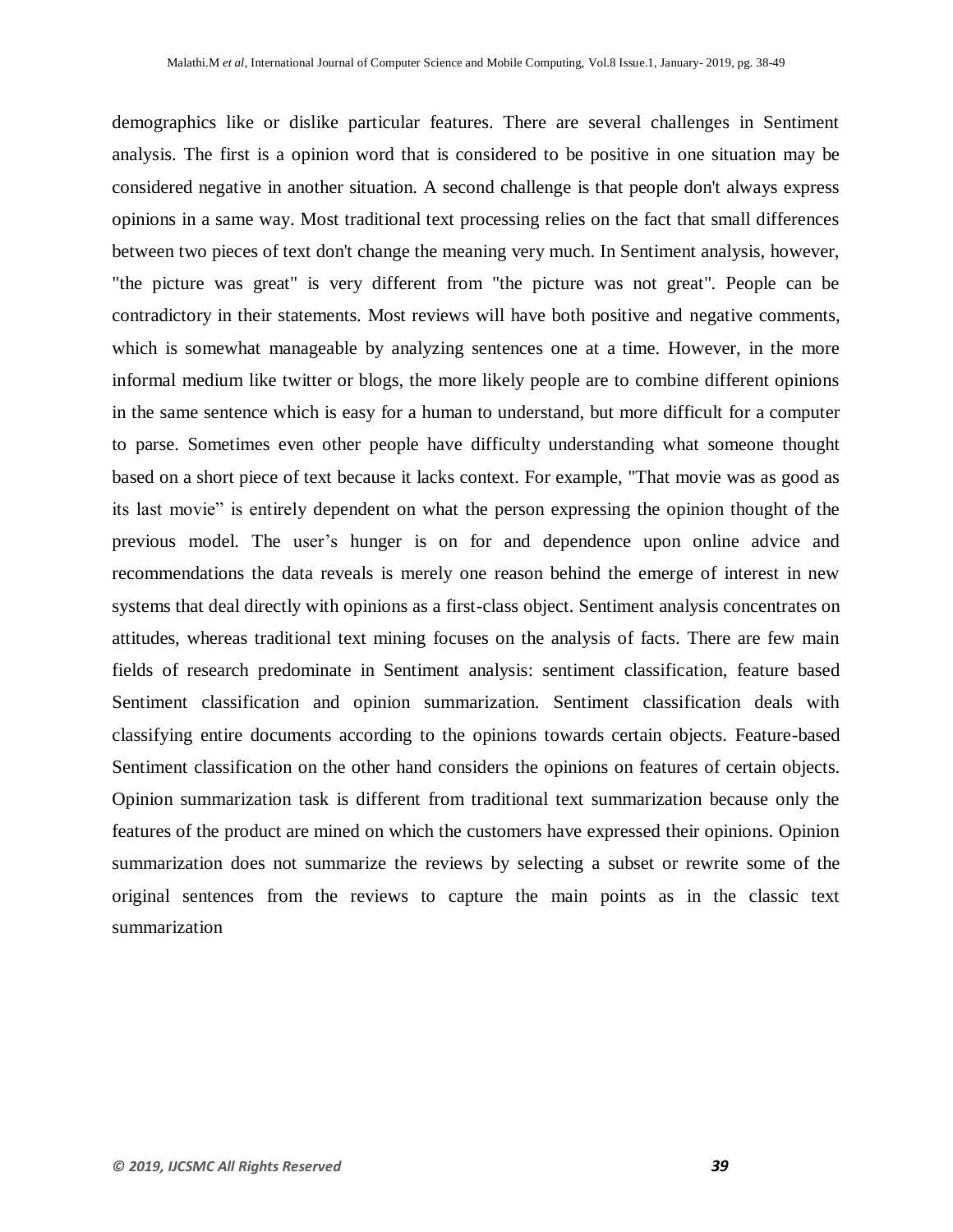#### **II. RELATED WORKS**

## **2.1 An approach of Opinion mining for online marketing U sing Sentiment Thesaurus and Concept Search Engine**

Emotion analysis, also known as opinion mining, provides techniques for analyzing and identifying the sentiment expressed in the blog post. The sentence in the blog post can be categorized as objective and subjective sentence. The Subjective Sentence plays a major role in expressing the opinion and the objective sentence deals with facts. So we have to consider only the subjective sentence for predicting the emotion. Extraction of the relevant feature plays a major role for exact opinion mining. Previously the feature was extracted based on the number of occurrence of the term. The Drawback in that is the number of features may be more which will complicate the application.

Customer Reviews for Product and allied services has become a de-facto for Vendors selling products online. Customer reviews for a product is becoming more important day by day as e-commerce industry grows imminently. For a renowned product, the number of customer reviews can run to many counts. This makes the buying decision for the customer more complex. The crux of this research work is to do a summarization of the entire customer reviews of product. This summarization task calls out the specific feature details like opinions of the product unlike the conventional text summarization inc1uding positive and negative. No original sentence ces of reviews are summarized by selecting or rewriting to identify the important concepts as in the c1assic text summarization.

It has focused on unsupervised classification, but average semantic orientation could be augmented by other typical concepts, in a supervised classification system. The other features could be based on the presence or absence of specific words to yield higher precision. This simplifies the analysis, before combining it with other features. We then utilize the made thesaurus to extend characteristic vectors amid train also test times for a paired classifier. An important sub set of the gimmicks is chosen utilizing LI regularization. The proposed system altogether outflanks a few baselines and reports come about that are practically identical with a while ago proposed cross-area notion grouping routines on benchmark information set. Also, our examinations against the Senti word net demonstrate that the made supposition delicate thesaurus Precisely gatherings words that express comparative suppositions.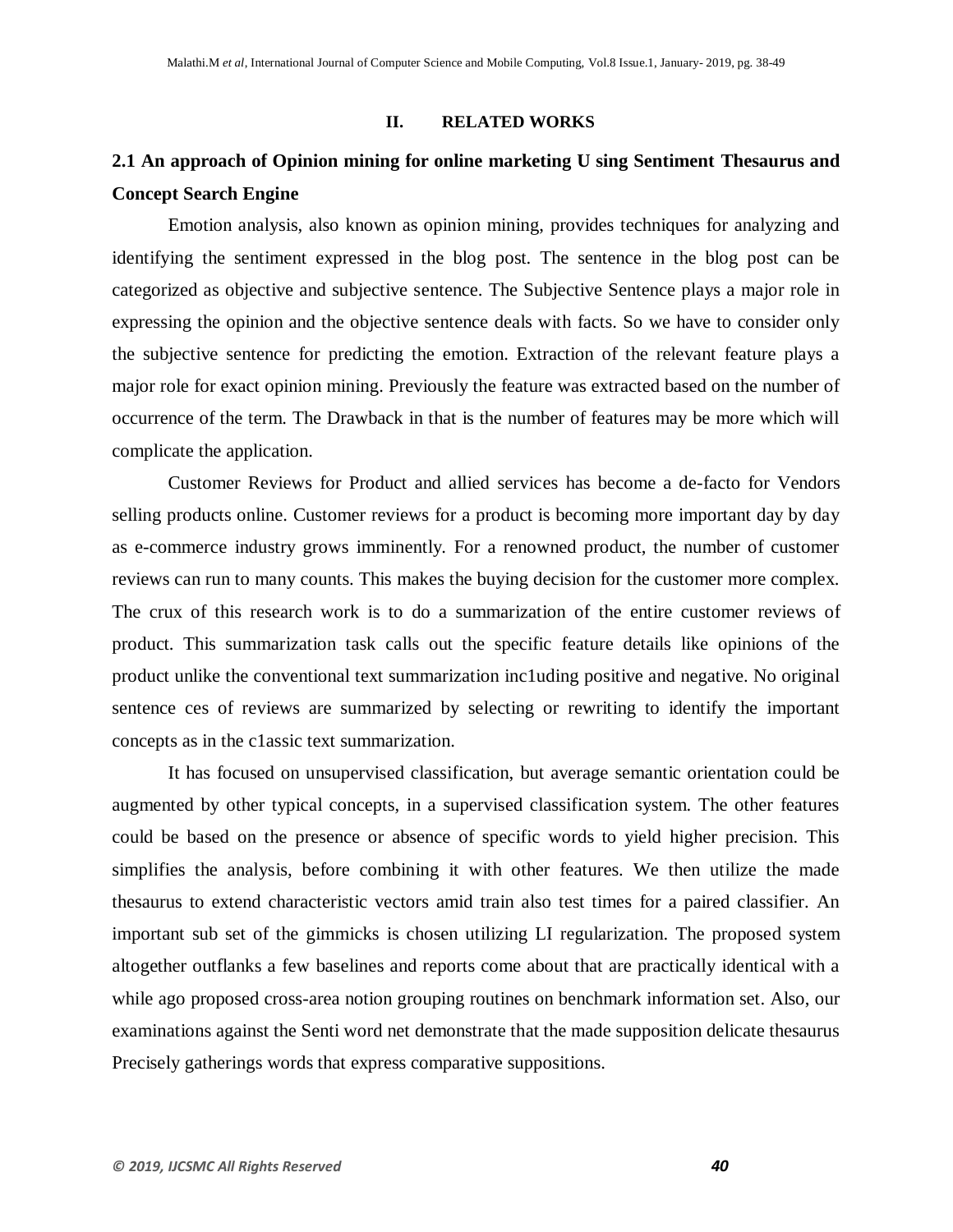### **2.2 Cross-Domain Sentiment Analysis of Product Reviews by Combining Lexicon-based and Learn-based Techniques**

Text sentiment analysis is a hot research topic in recent years in terms of the Natural Language Processing. There are mainly two kinds of sentiment analysis methods: using sentiment lexicon to extract affective elements as the classification basis; using machine learning methods for sentiment classification.

Many techniques have been proposed to tackle the text sentiment classification problem which could be classified into two categories: lexicon-based and learn-based techniques. They either need labeled sentiment lexicons or require a large amount of labeled corpus as a training set. Besides, lexicon based algorithms rely on sentiment lexicon too much, and some words carrying emotional information are not included in the sentiment lexicon. What"s more, sentiment is expressed differently in different domains. For example, in the domain of electronics, the words "heat" and "runs fast" are used to express positive sentiment, however, in the book domain, the words "heat" and "runs fast" express none sentiment. Presented a lexiconbased approach for extracting sentiment from text.

Product reviews can direct consumers' purchasing behaviors and sellers' marketing strategies. Therefore, in this paper, we propose a novel sentiment analysis method which Combines Lexicon-based and Learn-based techniques (CLL) to analyze the cross-domain sentiment of Chinese product reviews. We first build three domain lexicons based on the basic lexicon and corpus from three domains containing books, hotels and electronics. Furthermore, we use four categories of features (including 16 features in total) to build six classifiers. We conduct a series of experiments to evaluate our proposed CLL by using different lexicons and different classifiers.

A novel framework CLL method. Specific lexicons are built for each domain, and the results of lexicon-based method are regarded as input features of the learn-based method. Compared with existing algorithms, our method has four main contributions: Achieve three domain-adaptive sentiment lexicons for domains of books, hotels and electronics. Provide a sentiment feature set including semantic information and structural information. Rank features by their information entropy for further understanding the importance of these features in different domains. Propose CLL method which performs better than state of-the-art methods in domains of books and hotels.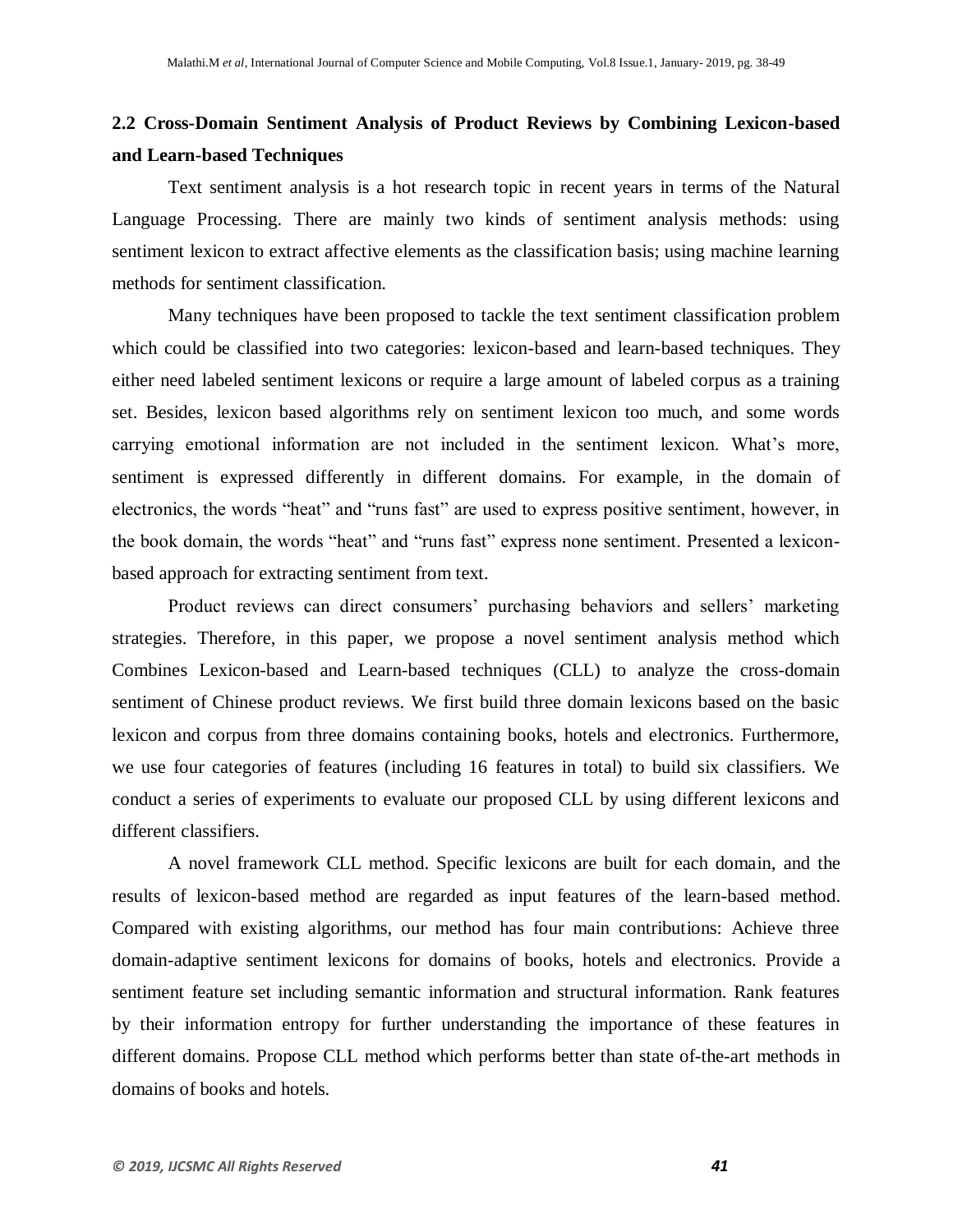### **2.3 OpinMiner: Extracting Feature-Opinion Pairs with Dependency Grammar from Chinese Product Reviews**

Opinion mining (or product review mining) has been extensively studied in recently years. A majority of these researches have focus on identifying the polarity expressed in various opinion units such as word, phrase, sentence or review documents. While not so much work has been done on feature level opinion mining, especially for Chinese review. With the flourish of the Web, online review is become a more and more useful and important information resource for people. As a result, automatic review mining has become a hot research topic recently. Traditional review mining based on feature extracts product feature and opinion word independently and seldom considers their association information. In this paper, we only focus on Chinese product review. We propose a method based on Chinese dependency grammar to extract feature-opinion word pairs. Specifically, we use Chinese dependency grammar to set several rules, and then we make use of these rules to extract candidate feature-opinion word pairs.

The main idea of this grammar is that roles played by words of different grammar roles in a sentence are not equal to each other, saying that, some words depend on others while some words govern others. We take use of the dependency parsing module in the HIT LTP shared library (http://ir.hit.edu.cn) to do the parsing. We make use of Chinese dependency grammar to describe to relations syntactically. In the dependency grammar, a syntactic relation between two words A and B can be described as A (or B) depends on B (or A). We define two categories to summarize all possible dependencies between two words in sentences.

Then, we use these rules to extract candidate feature-opinion pairs directly. Finally, we filter out mismatched feature-opinion pairs by feature ranking and Named Entity Recognition (NER) system. In addition, we consider the situation that noun phrase is broken up into two nouns because of false Chinese segmentation, which make us extract mismatched feature opinion word pairs. Colloquial nature of Chinese product reviews and false Chinese Segmentation make the effect of extraction a little terrible. We identify feature by extracting feature-opinion pairs, This can improve the precision of feature detection. Feature-opinion pairs impose restrictions on feature so that feature and opinion word co-occur in the same sentence by certain relation.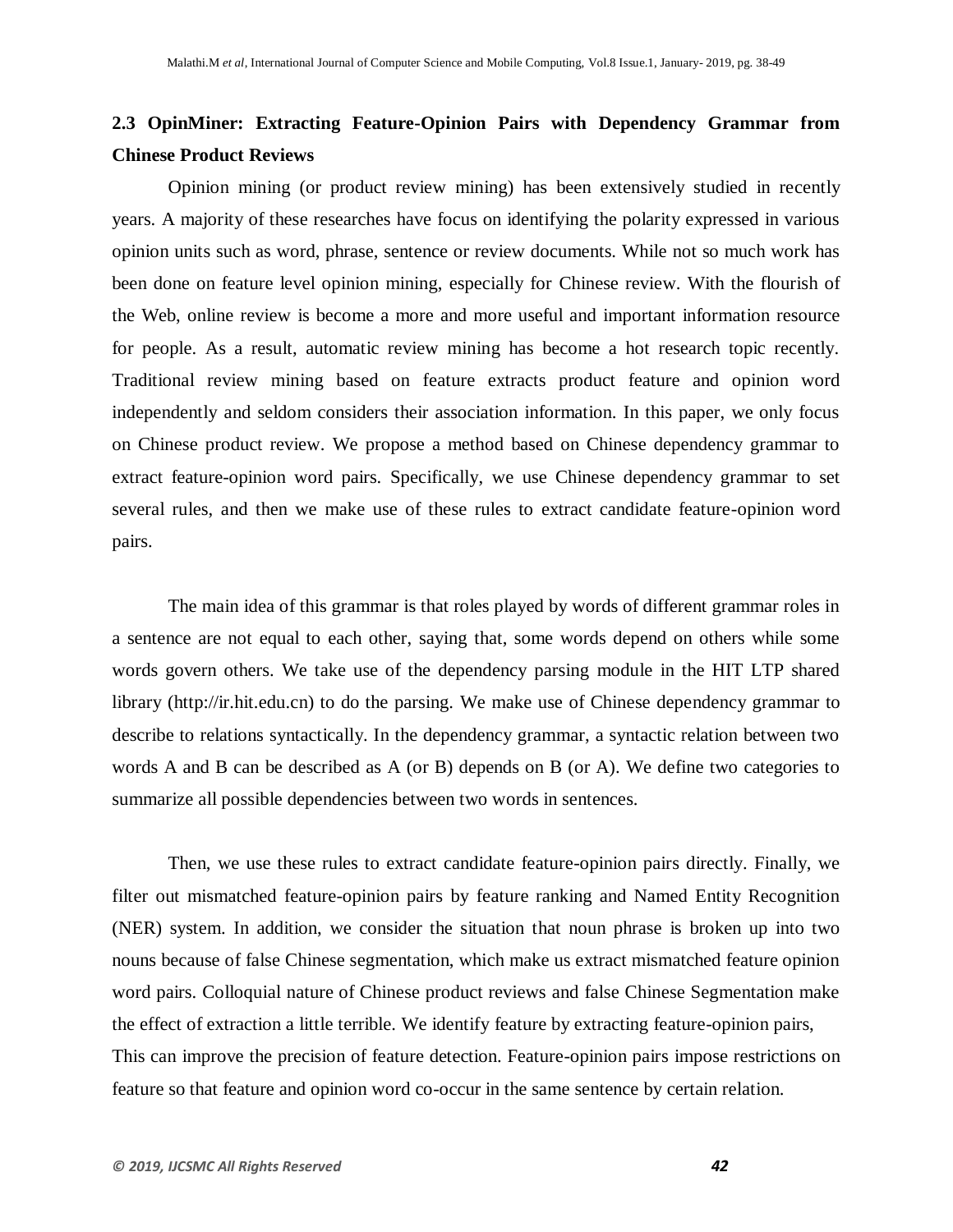We will explore how to further improve the precision and the recall of feature-opinion pairs. At the same time, we will consider the situation that a feature matches several opinion words, several features match a opinion word and no feature occurs in a review sentence.

## **2.4 Mining Consumer's Opinion Target Based On Translation Model And Word Representation**

To capture the user's opinion target, many researchers focus on opinion word as an indicator. With the syntax-based method used to get the associations between opinion target and opinion word, classic opinion target extraction method often deploy one of the syntax parser like Stanford NLP parser, results of such parsers act as important features, this is an effective way in specific corpus. However, the customer reviews usually organized less formally, especially the reviews in Chinese often have word segment problems, which will significant effect the precision and recall of the extraction result.

E-commercial plays an important role in people"s daily life. When on the Internet, people often buy commodities from Taobao, Tmall and make comments on them, the comments of the goods may have closely connections with commercial value, which often reflect what"s the consumers really care when they choose one piece of good among thousands of other similar ones. How to mining these aspects which the consumers really concern is a problem left unsolved. As a potential effective solution to construct structured information for people"s preference, Information Extraction (IE) has attracted more and more scholar"s attention. A meaningful research area is Opinion Target Extraction (OTE). This paper proposed a system using translation model as well as word representation method to obtain user's interests on dataset in Chinese. To release the word segmentation error, a finely generated system with new Chinese word detection module is proposed. The experiments on two corpus subjected on digital product verify the effective of our method.

For Chinese reviews, we proposed a module which can effectively find out the new word, and the important Chinese New Word detection will significantly improve the result. Translation model show remarkable ability in IE, however, the word alignment is based on word frequency and other information, so we introduce the semantic method into the corpus and get better performance. The experiments on two corpus subjected on digital product verify the effective of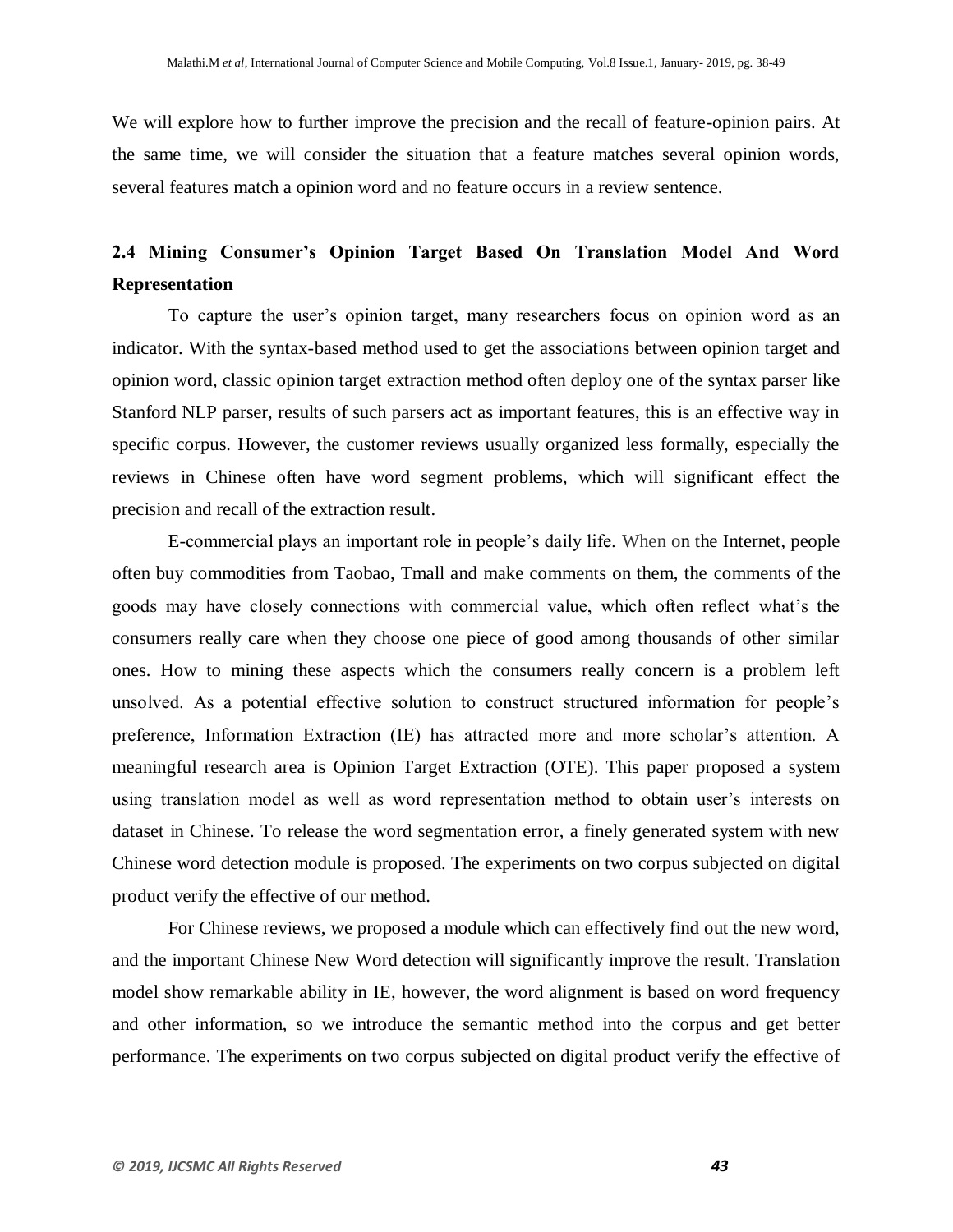our method. We add the semantic information into the system to release the noise of word frequency"s influence from the word aliment model. Then we use HITS algorithm to re-rank the Node as the top opinion target.

## **2.5 Recommending Products to Customers using Opinion Mining of Online Product Reviews and Features**

E-Commerce and E-Retailing markets with the market expected to grow to around USD 9 billion by 2016. With such a rapid growth in this industry, companies are using sophisticated algorithms to understand the buying patterns of their buyers in order to enrich the customer experience. There is cut throat competition among Ecommerce sites in the way they present their products, the promotions and discounts they offer and the shopping experience they provide to customers. These offerings are based on extensive market research and analytics conducted by experts within and outside these organizations. One of the key parameters that companies use to strategize is customer reviews and rating on the e-commerce sites. These reviews are not only used by the companies but also play a major role in consumers deciding whether to buy a product or not. Hence analyzing customer reviews help both shoppers as well as E-Commerce companies.

Online customer reviews are helping consumers to decide which products to buy and also companies to understand the buying behavior of consumers. In this paper we have created a prototype web based system for recommending and comparing products sold online. We have used natural language processing to automatically read reviews and used Naive Bayes classification to determine the polarity of reviews. We have also extracted the reviews of product features and the polarity of those features.

Opinion mining is rapidly evolving research area with newer and newer technologies and algorithms enabling the automatic processing of data. Opinion mining is the study of people"s sentiments and opinions about objects and the various aspects of the objects. Opinion mining has Several applications, some of which include: Understanding the attitudes and sentiments of people on social networks like facebook and twitter. Understanding the buying intention of customers on e-commerce sites. Understanding the satisfaction of the customer with specific products through online reviews on e-commerce sites. Recommending products and places to customers based on collective opinions. We have also done a feature based classification of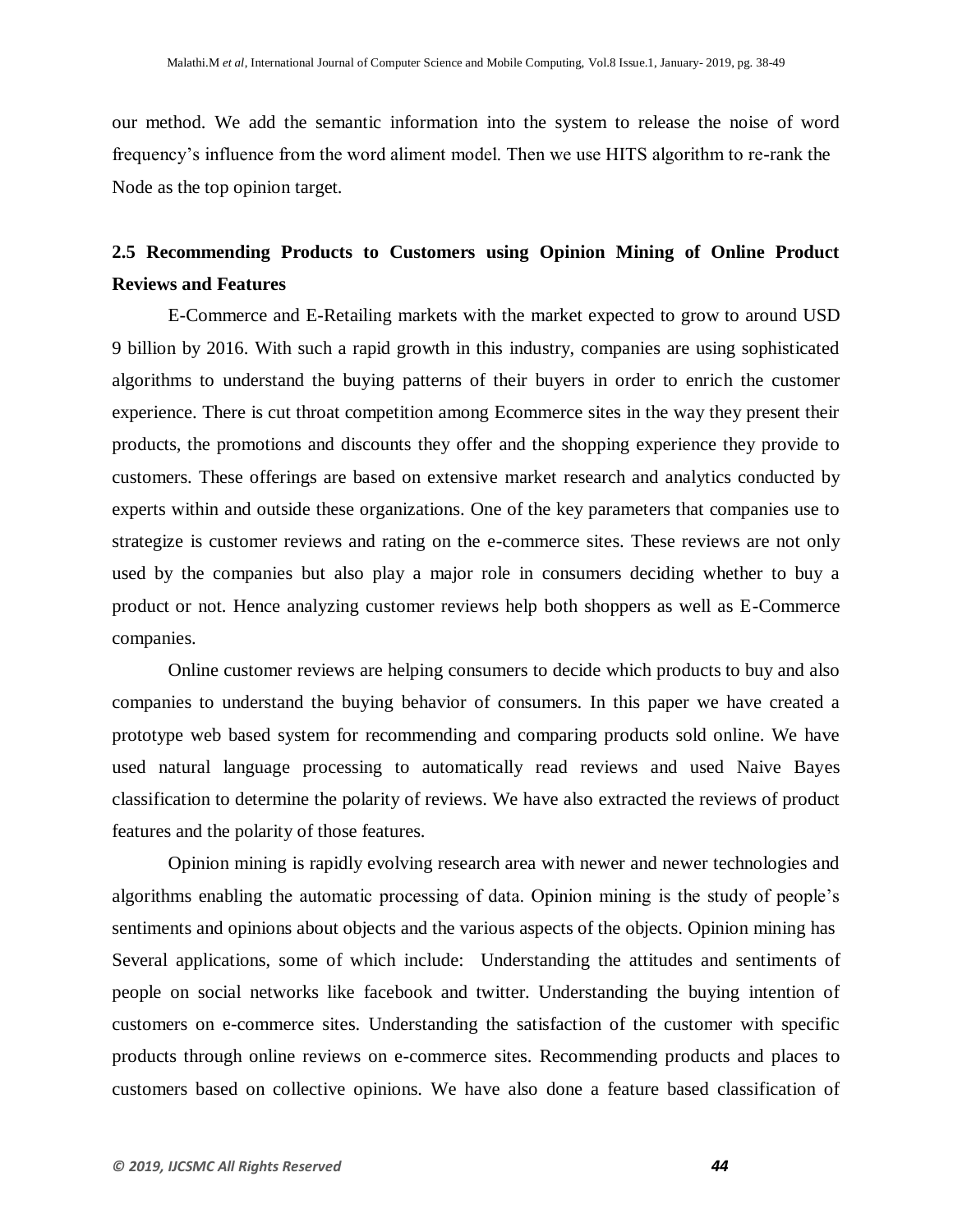reviews. The objective is to benefit the customers and assist them in choosing the right product. Natural language processing (NLP) techniques to tell if the opinion expressed by the reviewer is positive or negative. NLP techniques also help in extracting the portions of reviews where reviewers talk about specific product features.

#### **2.6 A Logic Programming Approach to Aspect Extraction in Opinion Mining**

Aspect extraction aims to extract fine-grained opinion targets from opinion texts. Recent work has shown that the syntactical approach performs well. In this paper, we show that Logic Programming, particularly Answer Set Programming (ASP), can be used to elegantly and efficiently implement the key components of syntax based aspect extraction. Specifically, the well known double propagation (DP) method is implemented using 8 ASP rules that naturally model all key ideas in the DP method. Our experiment on a widely used data set also shows that the ASP implementation is much faster than a Java-based implementation. Syntactical approach has its limitation too. We identify a set of general words from WordNet that have little chance to be an aspect and prune them when extracting aspects. The concept of general words and their pruning are concisely captured by 10 new ASP rules, and a natural extension of the 8 rules for the original DP method. Experimental results show a major improvement in precision with almost no drop in recall compared with those reported in the existing work on a typical benchmark data set. Logic Programming provides a convenient and effective tool to encode and thus test knowledge needed to improve the aspect extraction methods.

We propose to employ logic programming for effective experimentation and building of the key components of aspect extraction systems. Note that basic factual information on the words in the opinion texts and some routine processing are still implemented using traditional language. In this approach, the syntactic relations and the knowledge on how those relations are related to aspect and opinion words are represented naturally as logical rules. The aspects will then be automatically generated by the logic programming inference engines from the logic rules.

Compute the answer set of the logic program resulted from the first three steps using existing ASP solvers. It is also 10 times faster than a Java implementation on a collection of widely used data sets. We also proposed to augment the DP method with new knowledge for pruning aspects from the candidate ones. Experiments on 5 benchmark review data sets show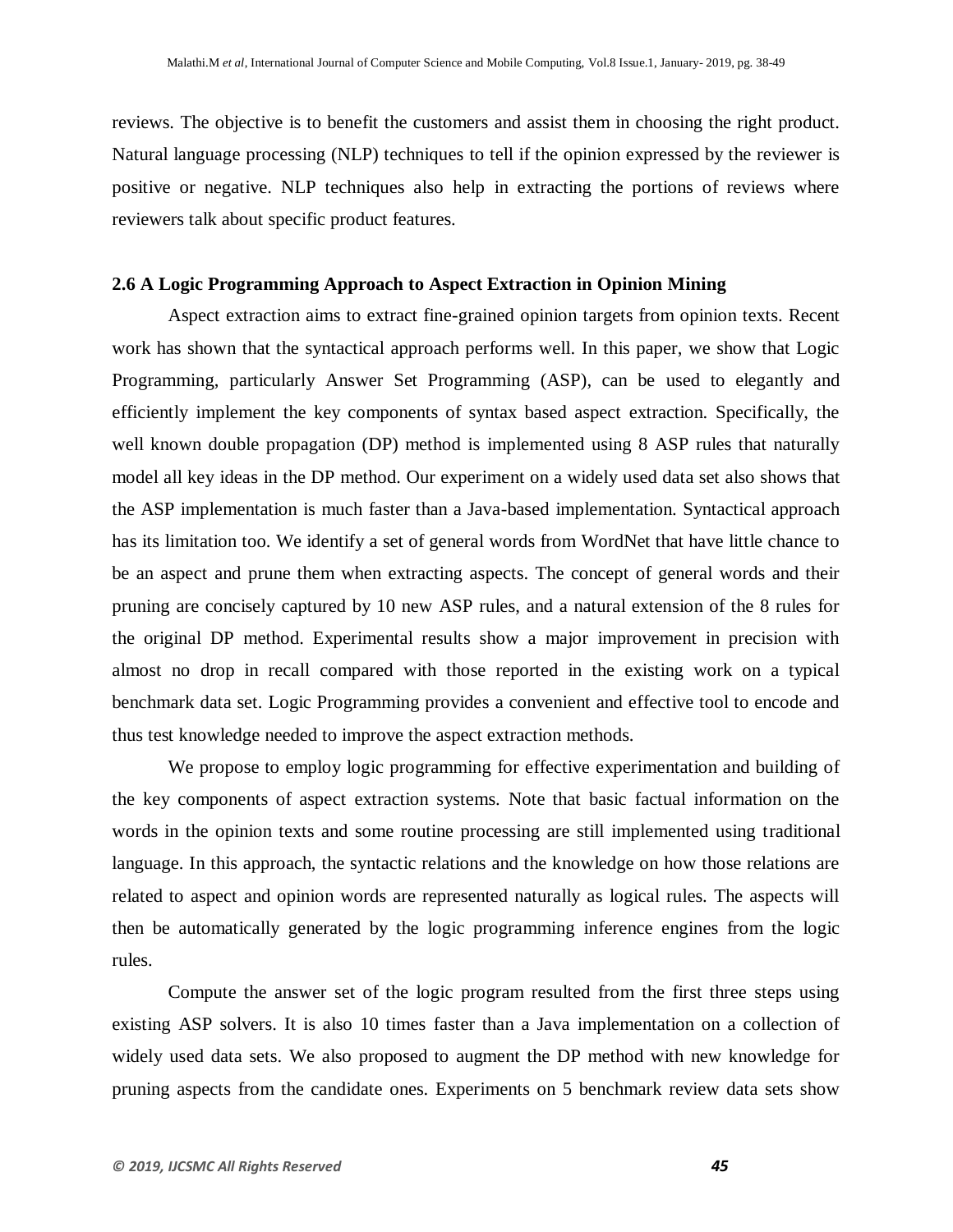that the augmented DP method outperforms the state-of-the-art DP method by a large margin. In future work, we plan to investigate more syntactic extraction rules, to refine knowledge for identifying incorrect aspects, and to conduct experiments on more data sets. We also plan to explore if other LP systems provide better performance (in terms of both modeling effectiveness and efficiency) than ASP.

#### **2.7 e - Document Retrieval using Rough-Set Theory**

With the growing use of networked solutions and services in the Information Society, many citizen-oriented services are planned not only in utility or e-governance sectors, but also in other information-centric human applications. Conventional DBMS may have either two-tier or three-tier client/server architecture. These are already being used on the Internet. Web Applications provide Network Interfaces to access information stored in one or more databases. The generic method of organizing and formatting these Network Interfaces is through the hyperlink documents, which are coded in languages like HTML or XML. Further, the proliferation of Data Mining and Data Warehousing practices has necessitated the need for efficient e-Document retrieval, creating a requirement for robust Information Retrieval (IR) systems. In this paper we show that rough-set theory characterizes new and interesting viewpoint for electronic document (e-Documents) retrievals. We explore the characteristics of an e-Document and applicability of rough-set theory in detail.

The starting point of the text analysis process may be the complete document, an abstract, the title only, or maybe a list of words. The frequency of word occurrence in an article furnishes a useful measurement of word significance.' He considered 'f' to be the frequency of occurrence of various word types in a given position of text and "r" their rank order and plotted a graph relating f and r similar to hyperbolic curve. The text analysis process requires generation of document representatives in a way that involves minimum human intervention. This generation process is termed as *conflation*. Such a system will usually consist of three parts: (1) removal of high frequency words, (2) suffix stripping, (3) detecting equivalent stems. Index Term Weighting can also be thought of as a process of normalization, in a case where we may wish to ensure that a match in one term among ten bears more weight than one amongst twenty.

A retrieval process uses Meta language tags or a derived text structure for indexing in the form of an inverted file format. The retrieval process is depicted IR system matches the query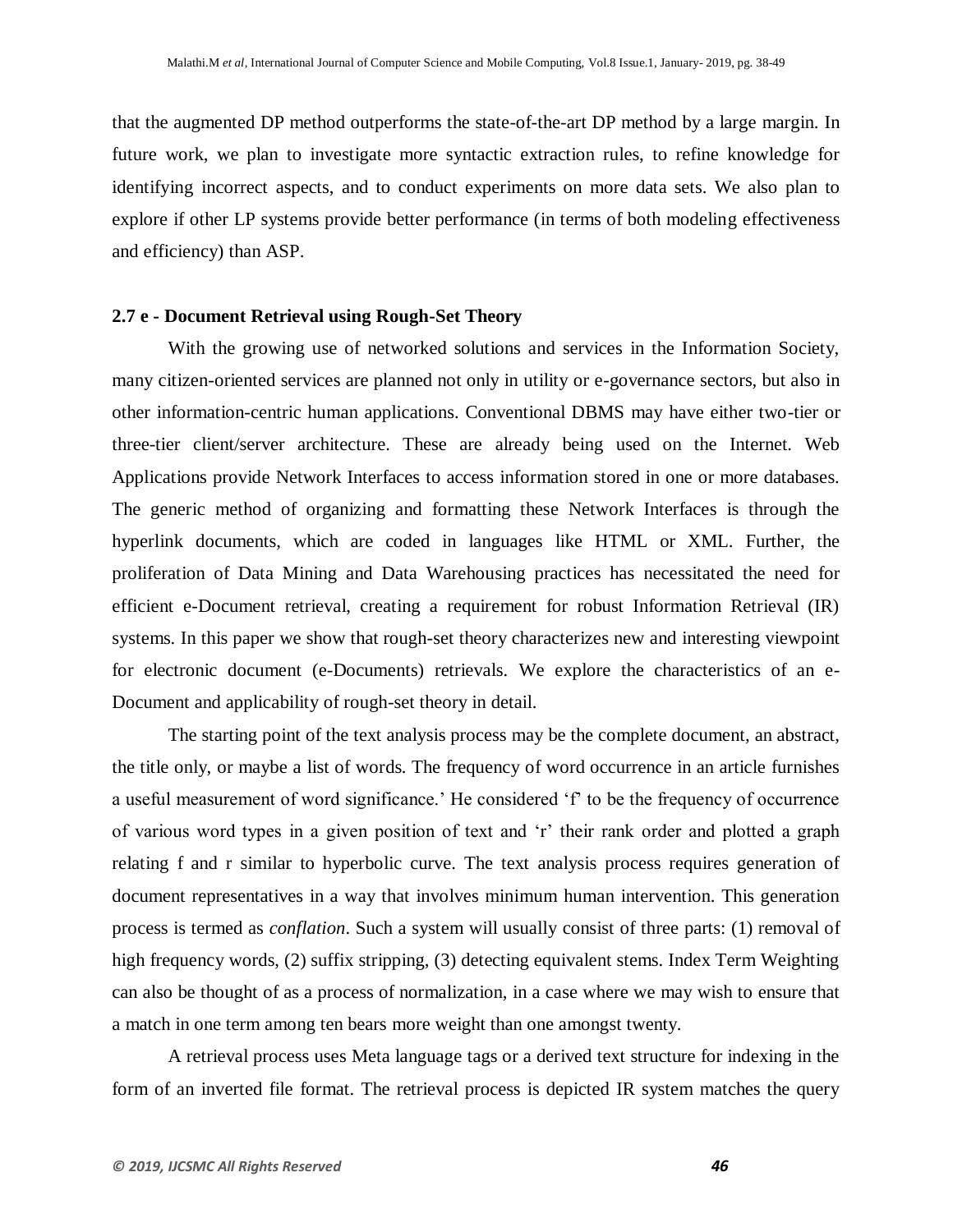descriptors with the descriptors of the documents in the input database, following which it ranks the retrieved set of documents in order of relevance. The system then reports back to the user. Typically this needs to be viewed from the rough set approach to assess the likelihood of relevance with the concept of the information sought by the user. It is expected that such an approach is useful for academic environment for introducing courseware.

#### **III. CONCLUSION**

Sentiment detection has a wide variety of applications in information systems, including classifying reviews, summarizing review and other real time applications. There are likely to be many other applications that are not discussed. It is found that sentiment classifiers are severely dependent on domains or topics. From the above work it is evident that neither classification model consistently outperforms the other, different types of features have distinct distributions. It is also found that different types of features and classification algorithms are combined in an efficient way in order to overcome their individual drawbacks and benefit from each other"s merits, and finally enhance the sentiment classification performance.

## **REFERENCES**

[1] M. Hu and B. Liu, "Mining and summarizing customer reviews," in Proc. 10th ACM SIGKDD Int. Conf. Knowl. Discovery Data Mining, Seattle, WA, USA, 2004, pp. 168–177.

[2] F. Li, S. J. Pan, O. Jin, Q. Yang, and X. Zhu, "Cross-domain co extraction of sentiment and topic lexicons," in Proc. 50th Annu. Meeting Assoc. Comput. Linguistics, Jeju, Korea, 2012, pp. 410–419.

[3] L. Zhang, B. Liu, S. H. Lim, and E. O"Brien-Strain, "Extracting and ranking product features in opinion documents," in Proc. 23th Int. Conf. Comput. Linguistics, Beijing, China, 2010, pp. 1462–1470.

[4] K. Liu, L. Xu, and J. Zhao, "Opinion target extraction using word based translation model," in Proc. Joint Conf. Empirical Methods Natural Lang. Process. Comput. Natural Lang. Learn., Jeju, Korea, Jul. 2012, pp. 1346–1356.

[5] M. Hu and B. Liu, "Mining opinion features in customer reviews," in Proc. 19th Nat. Conf. Artif. Intell., San Jose, CA, USA, 2004, pp. 755–760.

[6] A.-M. Popescu and O. Etzioni, "Extracting product features and opinions from reviews," in Proc. Conf. Human Lang. Technol. Empirical Methods Natural Lang. Process., Vancouver, BC, Canada, 2005, pp. 339–346.

[7] G. Qiu, L. Bing, J. Bu, and C. Chen, "Opinion word expansion and target extraction through double propagation," Comput. Linguistics, vol. 37, no. 1, pp. 9–27, 2011.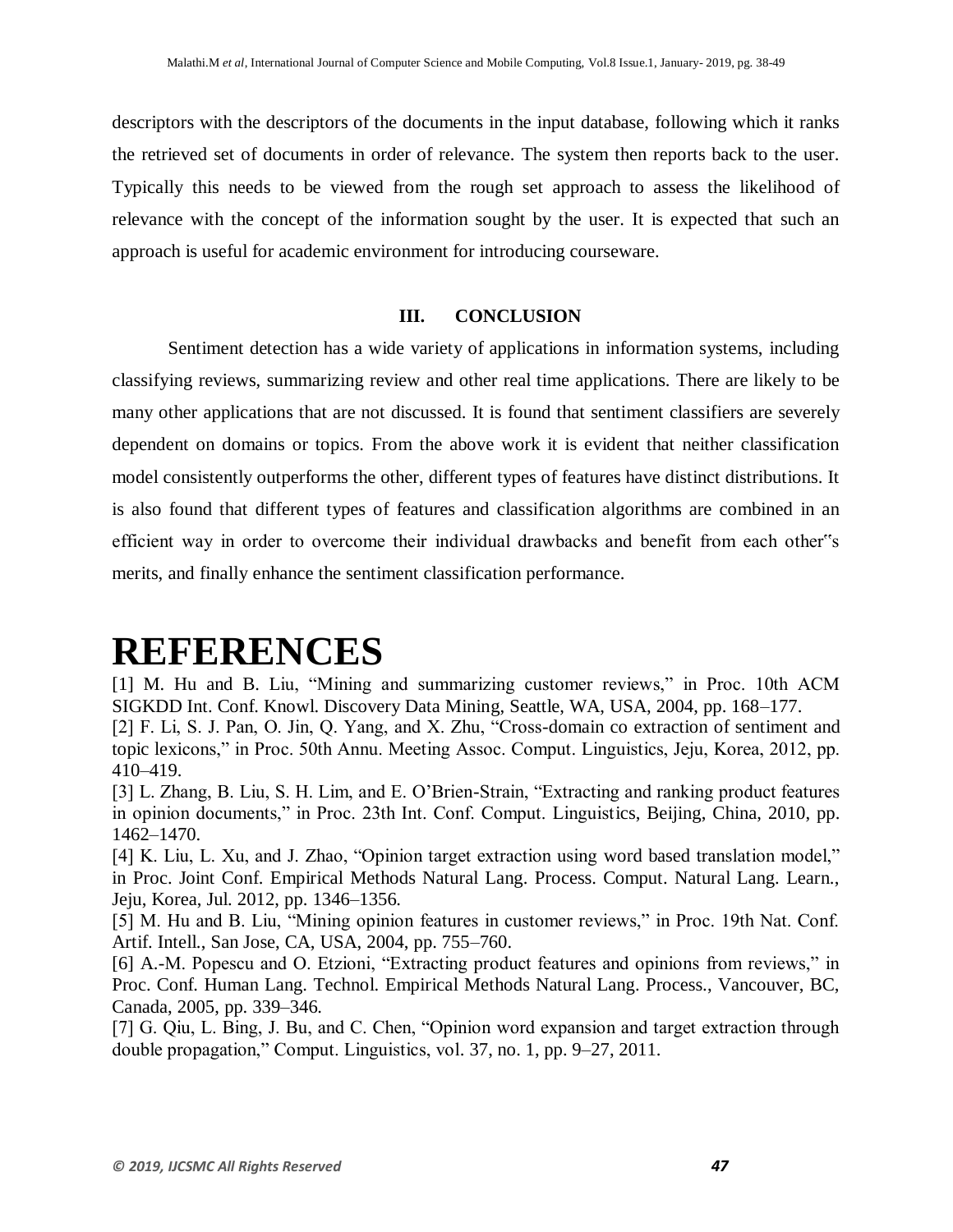[8] B. Wang and H. Wang, "Bootstrapping both product features and opinion words from Chinese customer reviews with cross inducing," in Proc. 3rd Int. Joint Conf. Natural Lang. Process., Hyderabad, India, 2008, pp. 289–295.

[9] B. Liu, Web Data Mining: Exploring Hyperlinks, Contents, and Usage Data, series Data-Centric Systems and Applications. New York, NY, USA: Springer, 2007.

[10] G. Qiu, B. Liu, J. Bu, and C. Che, "Expanding domain sentiment lexicon through double propagation," in Proc. 21st Int. Jont Conf. Artif. Intell., Pasadena, CA, USA, 2009, pp. 1199– 1204.

[11] R. C. Moore, "A discriminative framework for bilingual word alignment," in Proc. Conf. Human Lang. Technol. Empirical Methods Natural Lang. Process., Vancouver, BC, Canada, 2005, pp. 81–88.

[12] X. Ding, B. Liu, and P. S. Yu, "A holistic lexicon-based approach to opinion mining," in Proc. Conf. Web Search Web Data Mining, 2008, pp. 231–240.

[13] F. Li, C. Han, M. Huang, X. Zhu, Y. Xia, S. Zhang, and H. Yu, "Structure-aware review mining and summarization." in Proc. 23th Int. Conf. Comput. Linguistics, Beijing, China, 2010, pp. 653–661.

[14] Y. Wu, Q. Zhang, X. Huang, and L. Wu, "Phrase dependency parsing for opinion mining," in Proc. Conf. Empirical Methods Natural Lang. Process., Singapore, 2009, pp. 1533–1541.

[15] T. Ma and X. Wan, "Opinion target extraction in chinese news comments." in Proc. 23th Int. Conf. Comput. Linguistics, Beijing, China, 2010, pp. 782–790.

[16] B. Pang and L. Lee, "Opinion mining and sentiment analysis," *Found. Trends Inf. Retr.*, vol. 2, no. 1-2, pp. 1–135, Jan. 2008.

[17] B. Liu, "Sentiment analysis and opinion mining," *Synthesis Lectures on Human Language Technologies*, pp. 1–167, 2012.

[18] M. Hu and B. Liu, "Mining and summarizing customer reviews," in *Proceedings of the Tenth ACM SIGKDD International Conference onKnowledge Discovery and Data Mining*. New York, NY, USA: ACM, 2004, pp. 168–177.

[19] L. Ku, Y. Liang, and H. Chen, "Opinion extraction, summarization and tracking in news and blog corpora," in *Proceedings ofAAAI-CAAW-06, the Spring Symposia on Computational Approaches to AnalyzingWeblogs*, 2006.

[20] G. Qiu, B. Liu, J. Bu, and C. Chen, "Opinion word expansion and target extraction through double propagation," *Comput. Linguist.*, vol. 37, no. 1, pp. 9–27, Mar. 2011.

[21] Hu, Liu and Junsheng Cheng, "Opinion observer: analyzing and comparing opinions on theWeb", Proceedings of 14th international Conference onWorldWideWeb, pp. 342-351, Chiba, Japan, 2005.

[22] Jia, C. Yu, andW. Meng, "The Effect of Negation on Sentiment Analysis and Retrieval Effectiveness", In Proceedings of CIKM, 2009.